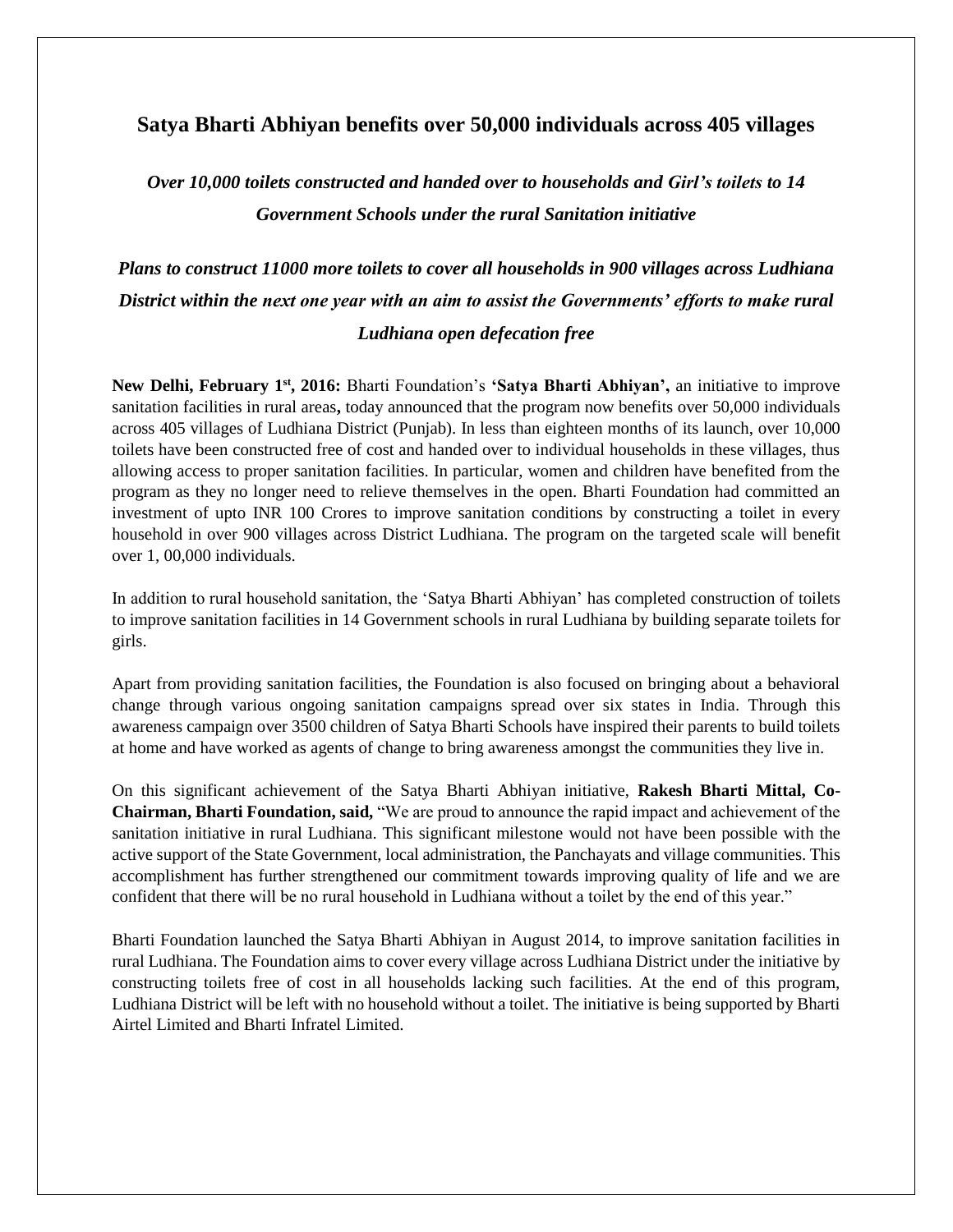#### **About Bharti Foundation:**

Bharti Foundation provides free education to underprivileged children in rural areas. Its Programs (Satya Bharti Schools, Satya Bharti Learning Centres, and Quality Support Program) presently reach out to over 73,000 children from socially and economically challenged backgrounds, with special focus on the girl child.

### **Some of the initiatives of Bharti Foundation include:**

### **The Satya Bharti School Program:**

The Satya Bharti School Program is the flagship program of Bharti Foundation. This rural education initiative provides free quality education to underprivileged children, with a special focus on the girl child. The program envisions transforming students into educated, confident, responsible and self-reliant employable citizens of India with a deep sense of commitment to their society. The program's reach is multi-pronged, encouraging active involvement of the rural community, parents of students and likeminded organizations working in the field of education in India. Making a lasting and sustainable impact on the community where schools are present and finding innovative solutions, through its primary and senior secondary schools, to create replicable and scalable components in the program ensures delivery of quality education. The Satya Bharti School program is being implemented with the intent to arrive at replicable and scalable components of quality education which may be adapted by the Government and other like-minded organizations. Reaching out to thousands of underprivileged children, the program, through its focus on holistic development, aims to bring forth a new generation of citizens eager to usher in positive change. Currently 249 primary/elementary Schools and five senior secondary schools are operational across Punjab, Rajasthan, Haryana, Uttar Pradesh, Tamil Nadu and West Bengal reaching out to 40,708 children and employing 1,645 teachers. Focusing on the girl child [49% girl students] and the weaker sections of society [75% of children from SC/ST/OBC Communities], the program is one of the largest end-to-end education initiatives by a corporate group in the country.

## **Satya Bharti Learning Centres:**

Bharti Foundation has introduced the remedial/bridge courses program in close partnership with 'Educate A Child' - a global initiative. The program aims at bridging the education gap of out of school children and mainstream them into regular schools. The first phase of the program has been deployed in partnership with the Government of Rajasthan. Currently, 456 Education Volunteers are engaged in teaching 10,271 out of school children, of which 50% are girls, enrolled at 527\* Satya Bharti Learning Centres. Till now, 9,880 children have been mainstreamed, with the total impact reaching up to 22,022 children.

*\* 350 centres have been closed as most of the OOSC's in these villages have been mainstreamed (number included in overall impact); in some villages the count of OOSC's have dropped to such a low figure that it has gone below the minimum numbers required to run a centre, as per Government norms.* 

## **Satya Bharti Quality Support Program:**

This initiative envisages working with the government system and improving the quality of schools through need-based interventions. Bharti Foundation has taken the learning and best practices from the Satya Bharti Schools to the Government schools for improving the overall quality of schooling experience. The program aims to partner the Government schools and work along with its leadership and teachers to support them in their journey towards excellence. Currently, 25 government schools are under active implementation supported through this model, across Punjab, Haryana and Rajasthan, reaching out to 12,428 students and 514 teachers.